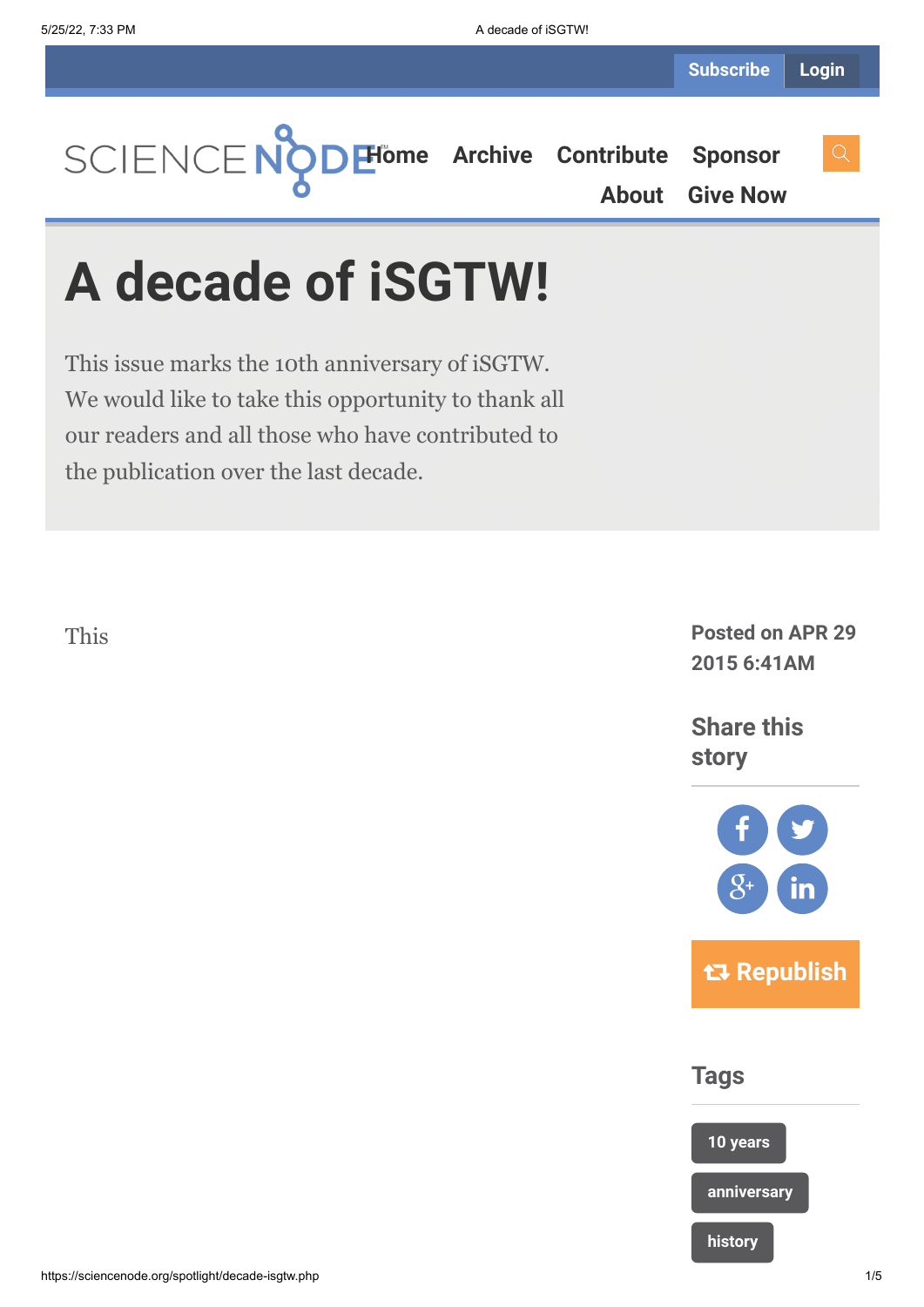### A decade of iSGTWI

# **iSGTW. SGTW**

## most popular

Calendar/Meetings APRIL .<br>ISGC 2005: The International

26-29 5th Annual Access Grid Retreat 27-29, GriPhyN All Hands Meeting

-5, 2005 Spring Internet2 Meeting,

2-6, Grid Asia 2005, Biopolis,

3, <u>Open Science Grid Consortium</u><br>Council Meeting, Madison, WI

4-5, US LHC OSG Technology<br>Roadmap Meeting, Madison, WI

5-6, GEON 3rd Annual Meeting, San



 $\bullet$  $\mathcal{C}$ man Phantom Study

e Blomedical Informatics Network ( stwork (BIRN) is a National In:<br>Health initiative that fosters<br>stributed collaborations in dical science using informatio ology innovations

tic of the Weel

**MW** 

Eight megawatts is the estimated<br>amount of power necessary to run all<br>computer processors and disk servers<br>for the Large Hadron Collider<br>experiments in 2008. This is equal to<br>the power drawn by 10,000 toasters.<br>**Credit: Ia** Grids in the News

**LHC Computing Centres Join<br>Forces for Global Grid Challenge** From the Interactions News Wire, April<br>25, 2005

25, 2005<br>
Seneva, 25 April 2005 - Today, in a<br>
Geneva, 25 April 2005 - Today, in a<br>
significant milestone for scientific grid<br>
computing, eight major computing<br>
challenge to sustain a continuous<br>
data flow of 600 megabyte

Read more...

PDF Version for Printing

XML RSS Headlines





tes<br>red for larger vers na<br>ng projects, Researchers. engineering projects. Researchers<br>developing the Computational<br>Chemistry Grid are working to provide<br>chemists with such resources using<br>the GridChem application and<br>supercomputing resources from five<br>collaborating institut

collaborating institutions.<br>A Grid Chem tutorial size of the Aristotral Computational Chemistry<br>fifth annual Computational Chemistry<br>University of Ellinois' National Center<br>for Supercomputing Applications in tutorions.<br>Urb including Sangtae Kim from the<br>National Science Foundation, as well<br>as presentations on the CCG and<br>other grid projects from physics,<br>molecular biology, nanotechnology<br>and engineering.

and engineering<br>
"The CCS and GridChem are<br>
leveraging existing pieces of software<br>
and technology and using hits of<br>
glue to realize an environment that<br>
will provide a collection of grid-based<br>
republications," explained

Read more...



system.<br>
This new environment calls for new<br>
This new environment calls for new<br>
ways of thinking and working<br>
collaboratively. Groups funded by the<br>
Department of Energy and the<br>
National Sicence Foundation are<br>
conting p

We welcome Science Grid This Week We welcome Science Grid This Week<br>as a community-building initiative<br>werking to connect and inform U.S.<br>scientists working with and on the<br>grid. We're still in the early stages of<br>grid. development, and the result<br>could f

Robin Staffin is the U.S. Department<br>of Energy's Associate Director for<br>High Energy Physics in the Office of



**SCIENCE GRID** THIS WEEK

**BSCRIBE | ARCHIVE | CONTACT SGTW** 

countries around the globe h<br>begun to provide computing<br>equivalent to 3,000 one-globe<br>Pentium III processors to cru<br>experimental data than ever like<br>through the computers when ugh 250 terabytes of enough to fill a stack of CDs<br>as France's Eiffel Tower.

as France's Eiffel Tower.<br>
"Were using the grid to process "were using the grid to process "wear" worth of data-one billion<br>
particle collisions --in six months,<br>
Fermilab guest scientist Daniel W<br>
On teaming out is consi

computers, would be possible.<br>
As new data is recorded with the DZero detector at the Tevelron, the<br>
word's highest-energy particle<br>
accelerator located in Babava, IL, it<br>
processed into a form useable by<br>
physicists. The a.<br>a the

Read more...

### **NSF Commentary**

What is the<br>grid? Ask a Awastion toda<br>and you migh<br>hear about<br>advanced

data, and the power of grids to

axa, and the power on gnos to<br>trady being used to connect p<br>nd projects, as collaborations p<br>oridwide to exploit new techno In addition to advancing so<br>knowledge in fields from ex-

knowledge in fields from engineering<br>to medicine, grid computing also<br>cohibits great potential to affect<br>scientific education. Ask an<br>endeproducts student in ten years<br>about the cutting-education<br>hadro about the cutting-ed you about the genetics project his<br>classroom is collaborating on with<br>students across the globe. We all<br>an interest in creating a worldom<br>that's trained in computing and<br>collaboration as well as the latest<br>scientific advan

seph Dehmer is the Director of th<br>Wision of Physics in the Mathemat<br>id Physical Sciences Directorate at<br>e National Science Foundation.

Click the image above to view the first ever issue of SGTW on the interactions.org website.

issue marks the 10th anniversary of iSGTW.

iSGTW began as Science Grid This Week (SGTW), which was first published in April 2005. Back then, the fastest supercomputer in the world had a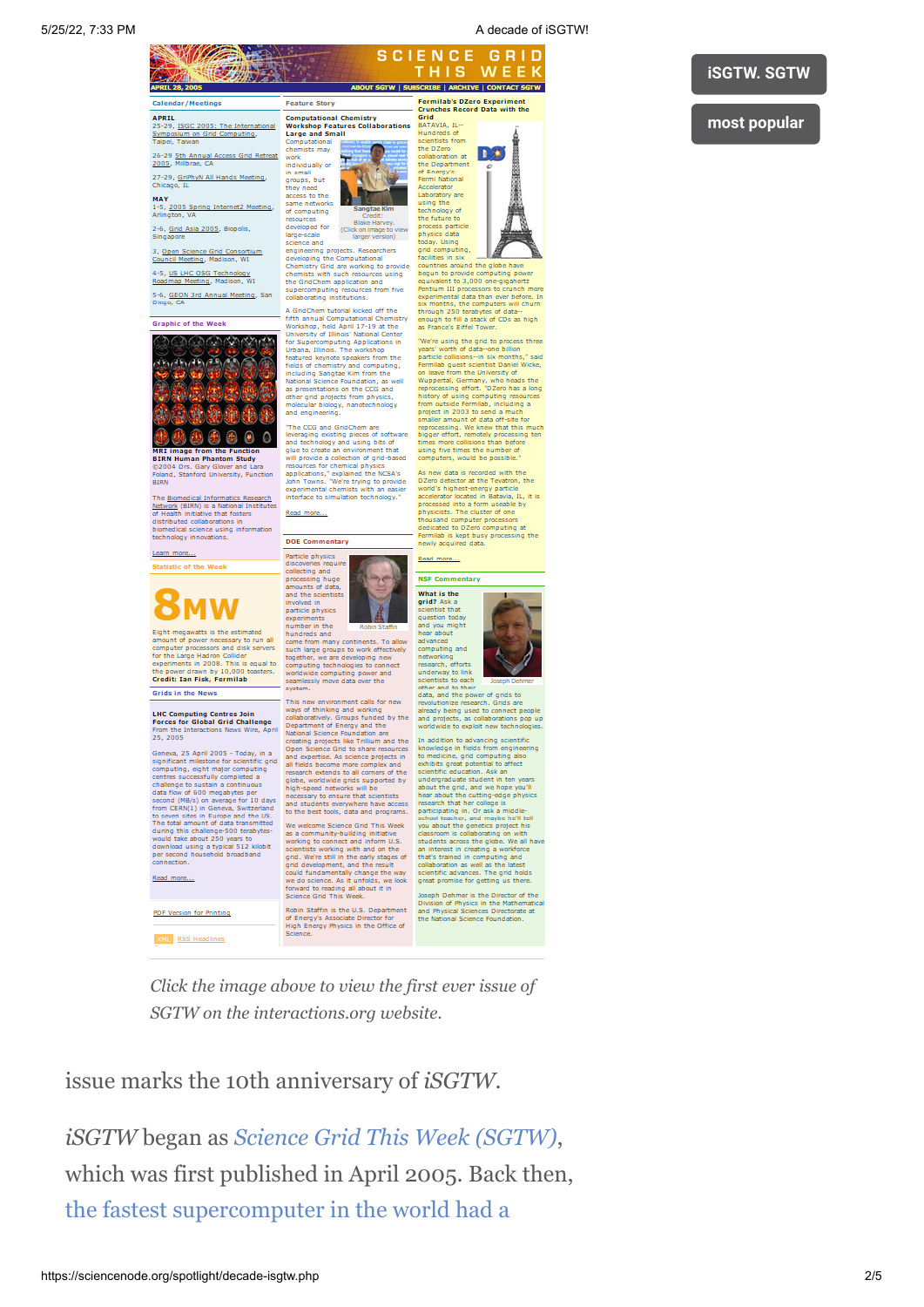[Linpack benchmark performance of around 140](http://www.top500.org/lists/2005/06/) [teraFLOPS \(compared to the current record of](http://www.top500.org/lists/2014/11/) almost 34,000 teraFLOPS) and there were only [around a third as many internet users as there are](http://www.internetlivestats.com/internet-users/#trend) today.

The publication went international in November 2006, becoming *International Science Grid This Week (iSGTW)*. Since then it has grown steadily, receiving over a million visits from countries all over the globe. By email alone, *iSGTW* now has around 11,000 weekly subscribers.

We would like to take this opportunity to thank all our readers and all those who have contributed to the publication over the last decade.

Don't forget, you can subscribe to *iSGTW*'s free weekly newsletter [here](http://www.isgtw.org/user/subscribe) and you can also find us on both [Facebook](https://www.facebook.com/pages/International-Science-Grid-This-Week/141926395796) and [Twitter](https://twitter.com/isgtw).

Please don't hesitate to get in touch with us via [editors@isgtw.org](mailto:editors@isgtw.org) if you have news you would like to share with our readers.

Finally, you may be interested to read some of our most popular feature articles from the last 10 years:

- [1. Turning the microscope inwards: Studying scientific software](http://www.isgtw.org/feature/research-report-turning-microscope-inwards-studying-scientific-software-ecosystems) ecosystems
- 2. [CERN lends a hand to the origin of life](http://www.isgtw.org/feature/cern-lends-hand-origin-life)
- 3. [Virtual atom smasher in LHC@Home](http://www.isgtw.org/feature/virtual-atom-smasher-lhchome)
- 4. [Seven innovative ways to cool a scientific computer](http://www.isgtw.org/feature/seven-innovative-ways-cool-scientific-computer)
- 5. [From mice to men](http://www.isgtw.org/feature/mice-men)

# **Read more:** *From the early days of grid [computing to the era of 'big science'.](http://www.isgtw.org/feature/early-days-grid-computing-era-big-science)*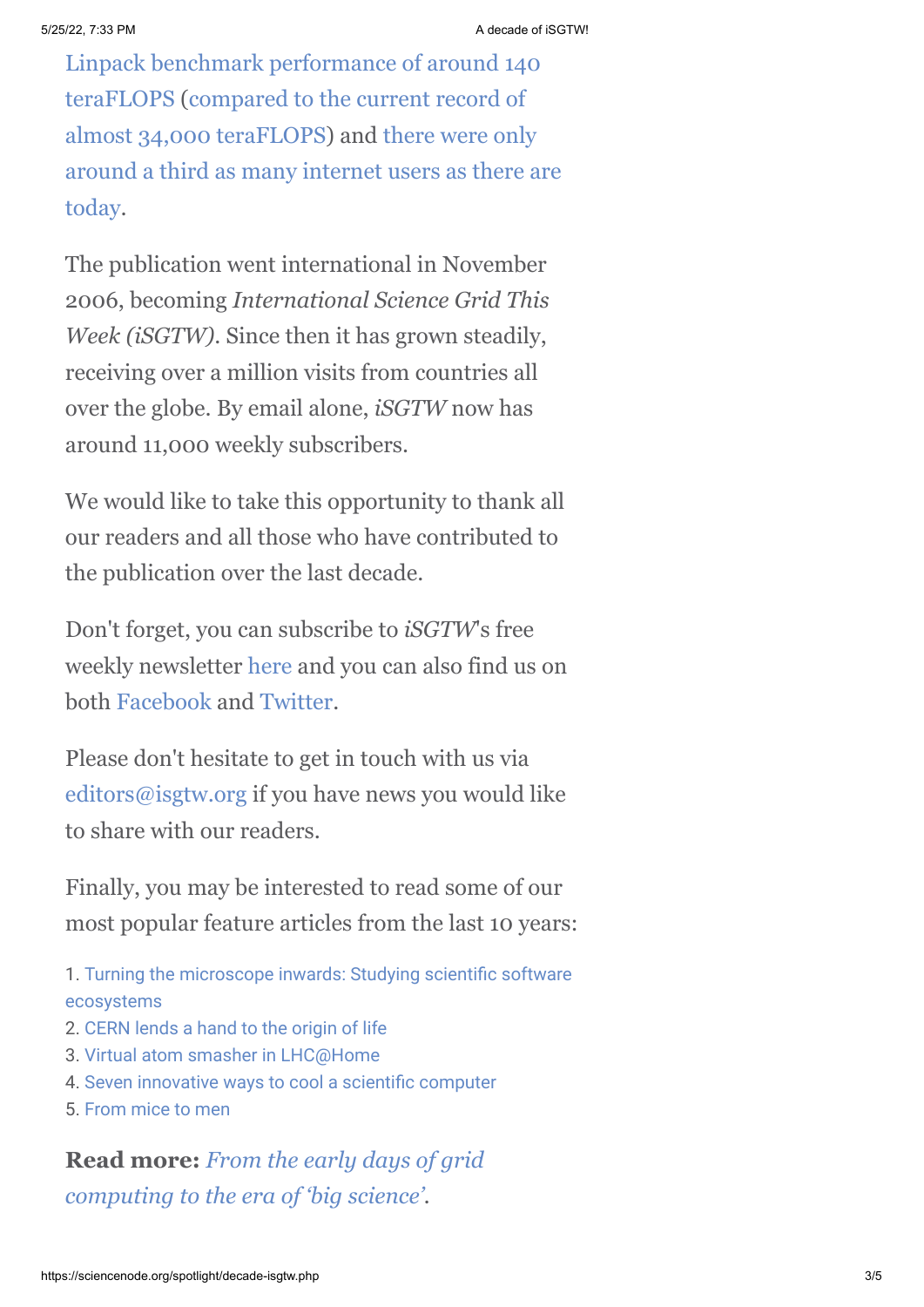*-- Andrew Purcell*

# **Join the conversation**



Do you have story ideas or something to contribute? **Let us know!**

# **OUR UNDERWRITERS**

Thank to you our underwriters, who have supported us since the transition from International Science Grid This Week (iSGTW) into Science Node in 2015. We are incredibly grateful.

# **[View all underwriters](https://sciencenode.org/about/index.php)**

# **CATEGORIES**

**Advanced [computing](https://sciencenode.org/archive/?year=2016&category=Advanced%20computing) [Research networks](https://sciencenode.org/archive/?year=2016&category=Advanced%20computing&category=Research%20networks) [Big data](https://sciencenode.org/archive/?year=2016&category=Advanced%20computing&category=Research%20networks&category=Big%20data) [Tech trends](https://sciencenode.org/archive/?year=2016&category=Advanced%20computing&category=Research%20networks&category=Big%20data&category=Tech%20trends) [Community building](https://sciencenode.org/archive/?year=2016&category=Advanced%20computing&category=Research%20networks&category=Big%20data&category=Tech%20trends&category=Community%20building)**

# **CONTACT**

**Science Node** Email: **[editors@sciencenode.o](mailto:edit%6F%72s@s%63%69encenode.%6F%72%67)** Website: **[sciencenode.org](https://sciencenode.org/) GIVE NOW** 

Copyright © 2022 Science Node ™ | **[Privacy Notice](https://sciencenode.org/privacy/index.php)** | **[Sitemap](https://sciencenode.org/sitemap/index.php)**